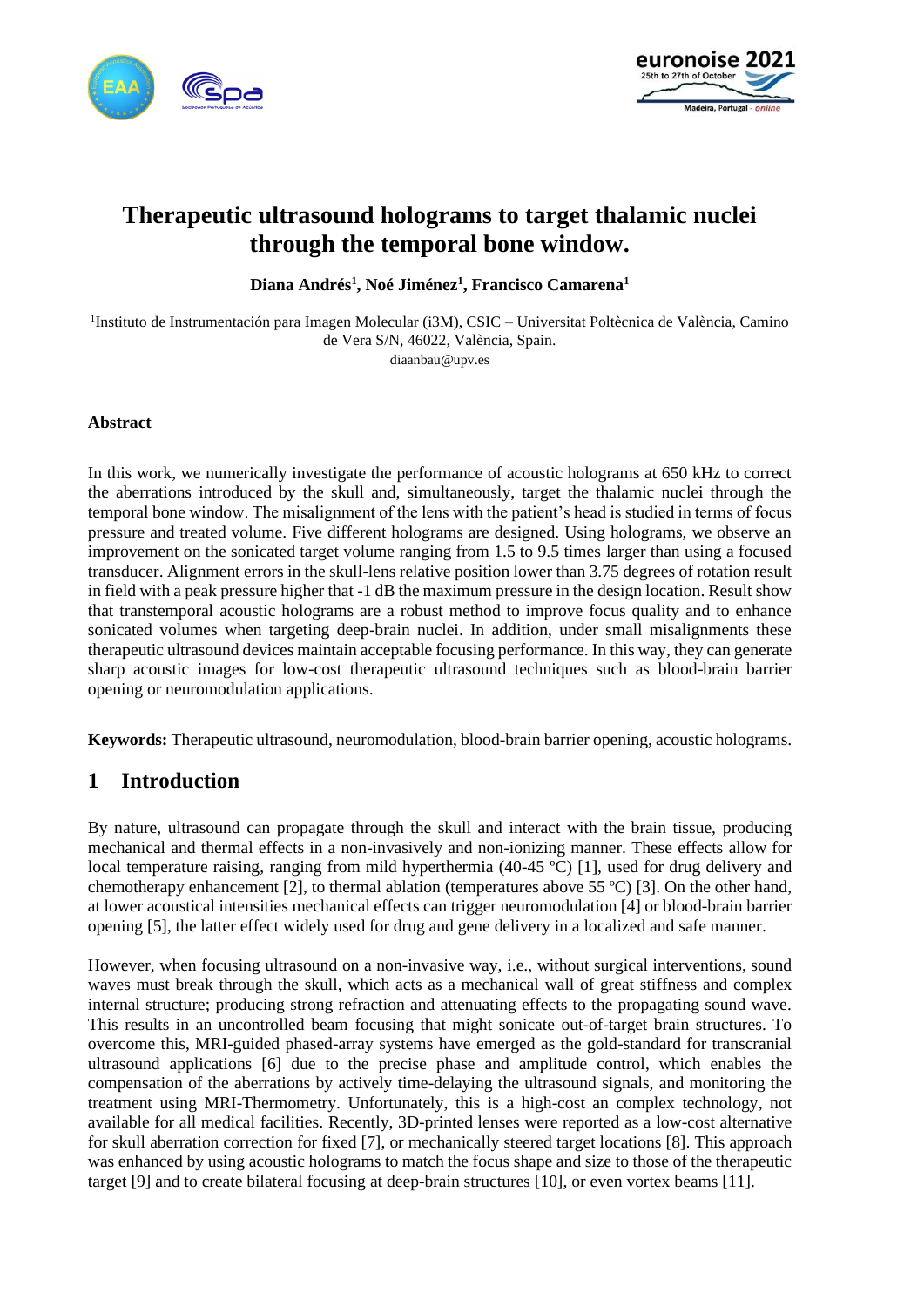



In this work, we propose ultrasound holograms adapted to the temporal bone window, which is the thinnest part of the human skull and is usually used for brain imaging [12]. Using this window, we can tackle deep-brain bilateral targets while attenuation and skull heating is minimized. In addition, it is not mandatory to shave the head of the patient, which might be a concern for recursive treatments such as neuromodulation and long drug delivery therapies. In particular, we study numerically the transtemporal focalization using a focused transducer on both thalamic nuclei, deep-brain targets of great neurological interest [13]. Five different holographic lenses coupled to a flat transducer have also been studied and compared with the performance of the single element focused transducer in terms of skull aberration correction and optimization of the thalamic volume sonicated. In addition, we report the robustness of acoustic holograms under small misallocations between the skull and the ultrasound transducer.

# **2 Materials and methods**

A flat circular transducer of 65 mm-aperture located at 15 mm from the skin was located in front of the temporal bone window. This arrangement allows for a good coupling between the holographic lenses and the flat transducer, ensuring the lens is not in direct contact with the skull. A focused transducer with the same aperture and radius of curvature  $F = 80$  mm, located in the same position and at 13 mm from the skull has been used to compare focusing quality and treated volumes. Both transducers have a central frequency of 650 kHz.

To create acoustic holograms inside the skull and following the shape of the thalamus, we first acquire tomographic MRI data for soft tissue segmentation and x-ray CT images to extract bone properties. A skull from an anonymous patient in this study was used, whose CT images were obtained using a GE LightSpeed VCT 64 scanner (GE Medical Systems, Milwaukee, WI) at 0.49 mm x 0.48 mm x 0.63 mm resolution. Hounsfield units obtained were converted to density and sound speed maps using empirical linear fits [14], resulting mean values of  $\rho_s = 1611 \text{ kg/m}^3$  and  $c_s = 2333 \text{ m/s}$ , for the density and sound speed in the bones, respectively. Acoustic attenuation was considered constant for all skull, with a value of  $\alpha_s$  = 8.37 dB/(cm·MHz<sup>y</sup>),  $y = 1.1$ , according to the literature [15]. Brain was supposed as a homogeneous media inside the skull with density  $\rho_b = 1000 \text{ kg/m}^3$ , sound speed  $c_b = 1560 \text{ m/s}$  and attenuation  $\alpha_b = 0.66$  dB/(cm·MHz<sup>y</sup>), values obtained from literature [16]. Thalamus segmentation was obtained from an MRI extracted from the open-access human atlas of the International Consortium for Brain Mapping (ICBM) from the Laboratory of Neuro Imaging [17]. Total brain and both thalami volumes are  $1523 \text{ cm}^3$  and  $7.9 \text{ cm}^3$ , respectively.

Acoustic holograms were designed using time-domain pseudo-spectral simulations with the k-Wave software [18] and a phase-conjugation method with virtual sources, as described previously in Ref. [9]. Five different configurations of the virtual sources were studied and compared of the propagated field produced by the curved transducer inside the brain: a point hologram between both thalamic nuclei, Fig. 1(b), a line hologram, a bifocal point hologram in the middle of each nucleus, a bifocal line hologram, Fig. 1 (c), and a bifocal plane hologram. The wavefront produced by the virtual sources is recorded in a plane parallel to the transducer surface and the lens is designed with the phase – conjugated information, considering that each pixel of the lens vibrates as an elastic Fabry-Perot resonator. Each pixel has a size of 0.39 x 0.39 mm<sup>2</sup>, having a total of about 22000 elements, each one emitting a different sound waves and, therefore, acting as an element of a phased-array system. A scheme of the therapeutic system dimensions and location is shown in Fig. 1 (a).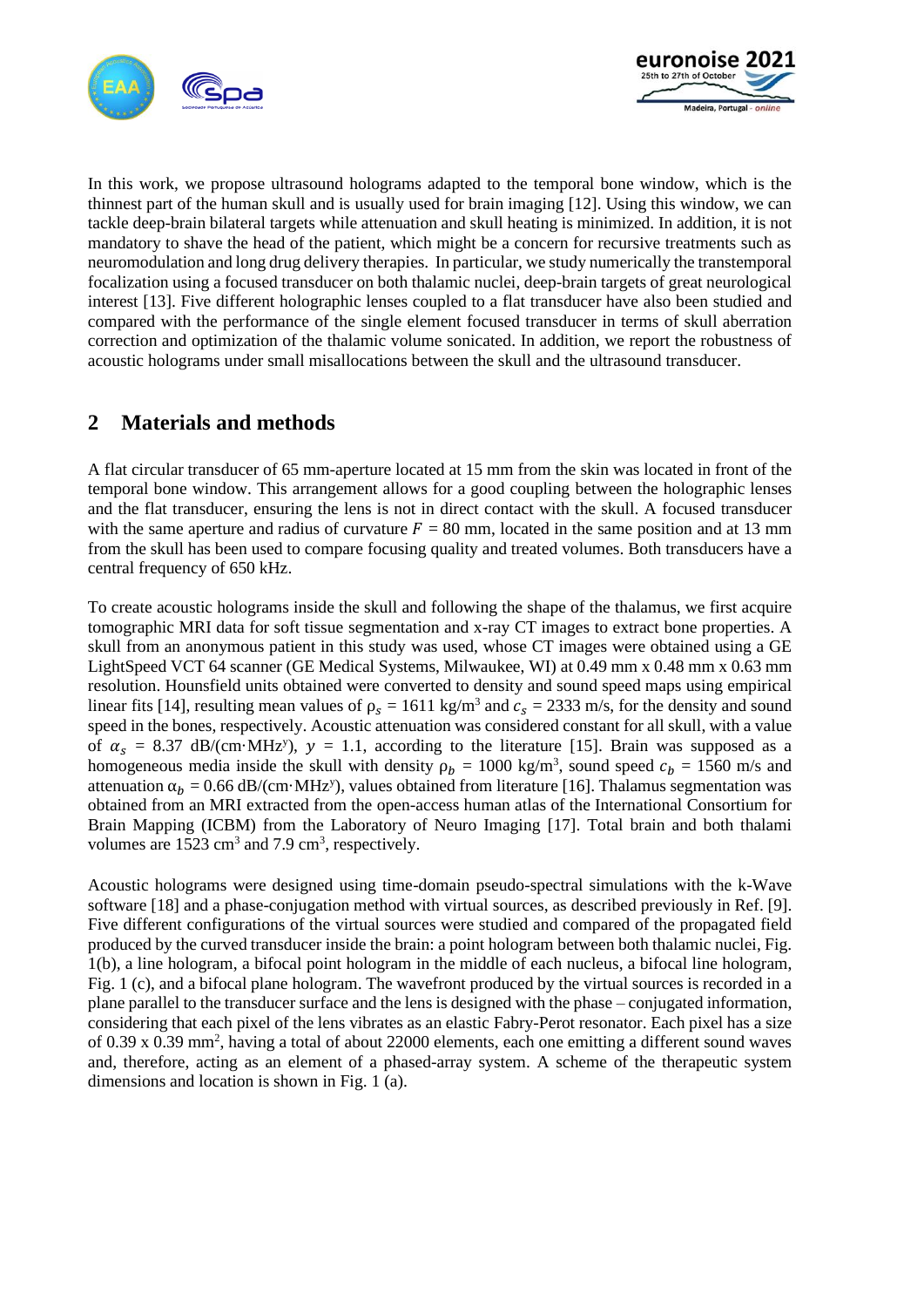





*Figure 1: a) Scheme of the transtemporal transducer-lens system for thalamic focusing. b) point hologram virtual source location. c) Bifocal line hologram virtual sources location.*

Finally, we obtained the acoustic field produced by each lens-transducer system inside the brain with numerical simulations and considering the Clear resin (Formlabs) measured acoustic properties ( $\rho_L$  = 1171 kg/m<sup>3</sup>,  $c_L = 2580$  m/s and  $\alpha_L = 2.87$  dB/(cm·MHz<sup>y</sup>)), which were like those reported in the literature for similar photopolymers [19].

All simulations were done with a grid size of  $\lambda/6 = 0.39$  mm in each dimension for a frequency of 650 kHz and water medium surrounding the skull. Both focused and flat transducers with holographic lenses were driven with a 100-cycles sinusoidal tone burst and acoustic pressure of 1 Pa at the transducer surface. Simulations were running for enough time  $(300 \mu s)$  to consider multiple reflections of the ultrasound inside the skull.

### **3 Results**

On the one hand, the ultrasound beam produced by the reference focused transducer was simulated. The focal spot presents strong aberrations, even the transducer was aligned with the temporal bone window for normal incidence of the acoustic waves. Maximum pressure gain of the focus inside the skull is 4.7  $p/p_0$ , where  $p_0$  is the pressure at the transducer surface. Considering sonicated volumes as those with a pressure higher than -3 dB the maximum value, we obtained that  $0.28 \text{ cm}^3$  (3.6%) of the thalamus volume is covered with one sonication, while  $1.21 \text{ cm}^3$  of the brain outside the target were treated. The ratio between the sonicated thalamic and non-thalamic volumes is 0.23.

On the other hand, the abovementioned five different holograms were simulated. For both one-point and one-line holograms, pressure gains, defined as half the average pressure at the exit plane of the holographic lens, are 7.6  $p/p_0$  and 5.9  $p/p_0$ . With the same -3 dB threshold, 5.2% and 8.5% of both therapeutic targets is sonicated with these holograms, respectively, while the sonicated non-target brain volume is 0.19 cm<sup>3</sup> and 0.77 cm<sup>3</sup>. For these holograms, the thalamic-brain sonicated ratios are 2.16 and 0.88, showing an improvement with respect to the curved transducer field of 9.4 and 3.8 times for the point and lines holograms, respectively. Also, pressure gain on the focal region is better since the corresponding energy is concentrated in the focal spot and no aberrations or lateral lobes are produced. Similar results were obtained for the three holograms designed for bifocal targeting. For the two-point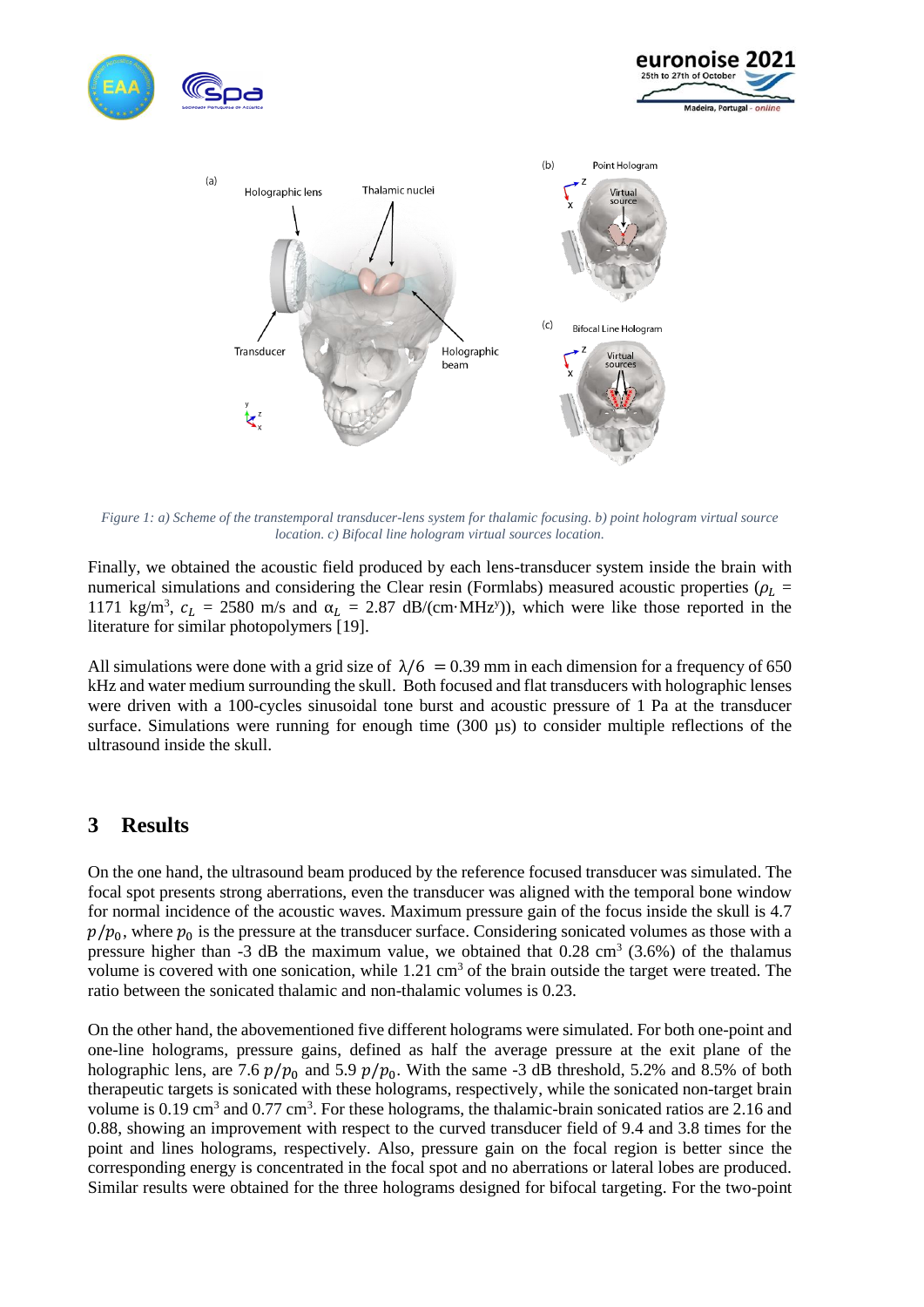



hologram,  $4.5\%$  of the target structure has been treated, while  $0.45 \text{ cm}^3$  of the brain is sonicated, with pressure gain of 5.8  $p/p_0$  and 3.7  $p/p_0$  at right and left thalami, respectively. In the two-lines hologram we get to treat 17.1% of both thalami in one sonication, sonicating  $4.94 \text{ cm}^3$  of the brain with pressure gain of 3.9  $p/p_0$  and 3.4  $p/p_0$  at right and left thalami, respectively. With the two-planes hologram, we treat 15.3% of both therapeutic targets while sonicating  $5.84 \text{ cm}^3$  of the non-target brain tissue with pressure gain of 3.4  $p/p_0$  and 3.3  $p/p_0$  at left and right thalami, respectively.



*Figure 2: a) 3D representation of bifocal sonication with two-points hologram. b) Coronal cut of the point hologram and (c) line hologram. d) Normalized pressure comparison in a cut along the y-axis. e) Normalized pressure comparison in a cut along the x-axis*

Finally, a set of simulations were performed to study how a misallocation of the transducer-lens system relative to the target position could affect the focusing capabilities, in terms of pressure gain at the focal point and thalamic and brain sonicated volumes. The results are summarized in Fig. 3. Performance of the one line, two points and two planes hologram have been studied for rotation errors of 1.25° from 0° to 17.5°. Normalized peak pressure is calculated as the pressure gain relative to the pressure at the transducer surface and to half the average pressure at the exit of the holographic lens for the focused transducer and holograms, respectively. Volumes are calculated as the region with a pressure gain between the maximum and -3 dB for each focus separately.



*Figure 3: Parametric study depending on the skull rotated angle. a) Maximum pressure at focus. b) Sonicated volume outside the therapeutic target, in the brain. c) Sonicated organ volume.*

For the curved transducer, its focus quality does not change under rotation from the center of the skull. The main change in sonicated volumes and peak pressures is due to the secondary lobes that appear due to the aberrations introduced by the skull. The maximum change in pressure values is 8% of the original pressure gain, and sonicated volumes of the brain and both thalami remain almost constant.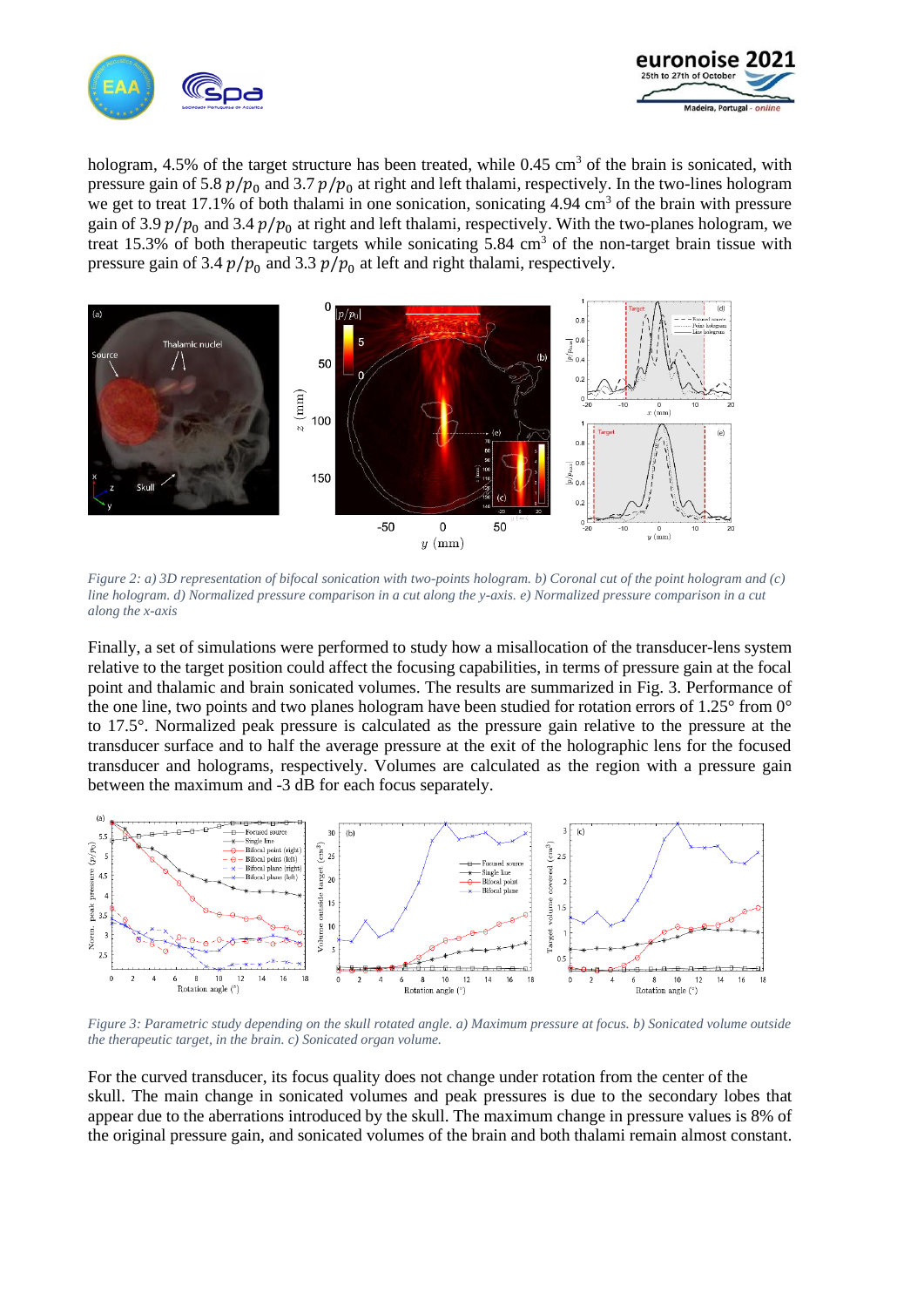



For the line hologram, the maximum pressure decreases with the rotated angle and treated volumes increase, which means that the hologram loses resolution when it is not correctly positioned. At 17.5° of rotation, the acoustic pressure at the focus is reduced by 32% of the original value and the volume outside the target is 8.3 times greater. Also, the target volume covered is increased 1.5 times compared to the original location. For rotation angles below 5° both volumes outside and inside the target remain almost constant (below 10% of increase) while the difference of pressure gain is 15%.

In the case of the two-point configuration, right focus presents more pressure amplitude and has a more delimited shape. While rotating the lens around the skull, for an error of 5° the loss in pressure at the right focus location is 21%, and for 17.5° this loss arrives at 52%. Thalamic volume covered is increased 1.2 times while sonicated volume outside the target is 2.7 times greater for 5° of rotation error. This proportions are 4.7 and 29.7 times greater when the rotation error is 17.5°, respectively. Note that using the two-plane hologram both foci are wider than in the two-point hologram, meaning that the same energy is distributed in a wider area. Therefore, under small rotation errors the pressure gain is smaller and the focus shape becomes partially blurred, as can be observed in Fig. 3. Pressure gain barely decreases, but sonicated volumes rapidly increase because greater volumes are sonicated with the same energy.

### **4 Conclusions**

The results of this study prove that acoustic holograms could improve sonication through the transtemporal bone window. The results show that the thalamic treated volume is optimized in all the cases, reducing the amount of energy outside the target. Also, using holograms the pressure gain is higher since the aberrations introduced by the skull are corrected, and no side lobes appear at the focal region. In addition, the parametric study showed that the performance of holographic lenses under a rotation error lesser than 5° are pretty good, which shows the great stability of these systems. In this sense, transtemporal acoustic holograms are a robust method to improve focus quality and to enhance sonicated volumes on deep-brain targets even under small misallocations of the therapeutic ultrasound device. The temporal window is especially important for small-aperture holograms, when all energy propagates through a small portion of skull and could overheat it locally. This technology might be used for highly selective and low-cost blood-brain barrier opening, neuromodulation or hyperthermia applications.

### **Acknowledgements**

This research has been supported by the Spanish Ministry of Science, Innovation and Universities (MICINN) through grants IJC2018-037897-I, FPU19/00601 and PID2019-111436RB-C22, by the Agència Valenciana de la Innovació through grants INNCON/2021/8 and INNVA1/2020/92, by Generalitat Valenciana through grant AICO/2020/268. Action co-financed by the European Union through the Programa Operativo del Fondo Europeo de Desarrollo Regional (FEDER) of the Comunitat Valenciana 2014-2020 (IDIFEDER/2018/022) and (IDIFEDER/2021/004).

# **References**

- [1] M. Tillander *et al.*, "High intensity focused ultrasound induced in vivo large volume hyperthermia under 3D MRI temperature control," *Medical Physics*, vol. 43, no. 3, 2016, doi: 10.1118/1.4942378.
- [2] M. D. Gray *et al.*, "Focused ultrasound hyperthermia for targeted drug release from thermosensitive liposomes: Results from a phase i trial," *Radiology*, vol. 291, no. 1, 2019, doi: 10.1148/radiol.2018181445.
- [3] D. Coluccia *et al.*, "First noninvasive thermal ablation of a brain tumor with MR-guided focused ultrasound," *Journal of Therapeutic Ultrasound*, vol. 2, no. 1, 2014, doi: 10.1186/2050-5736-2-17.